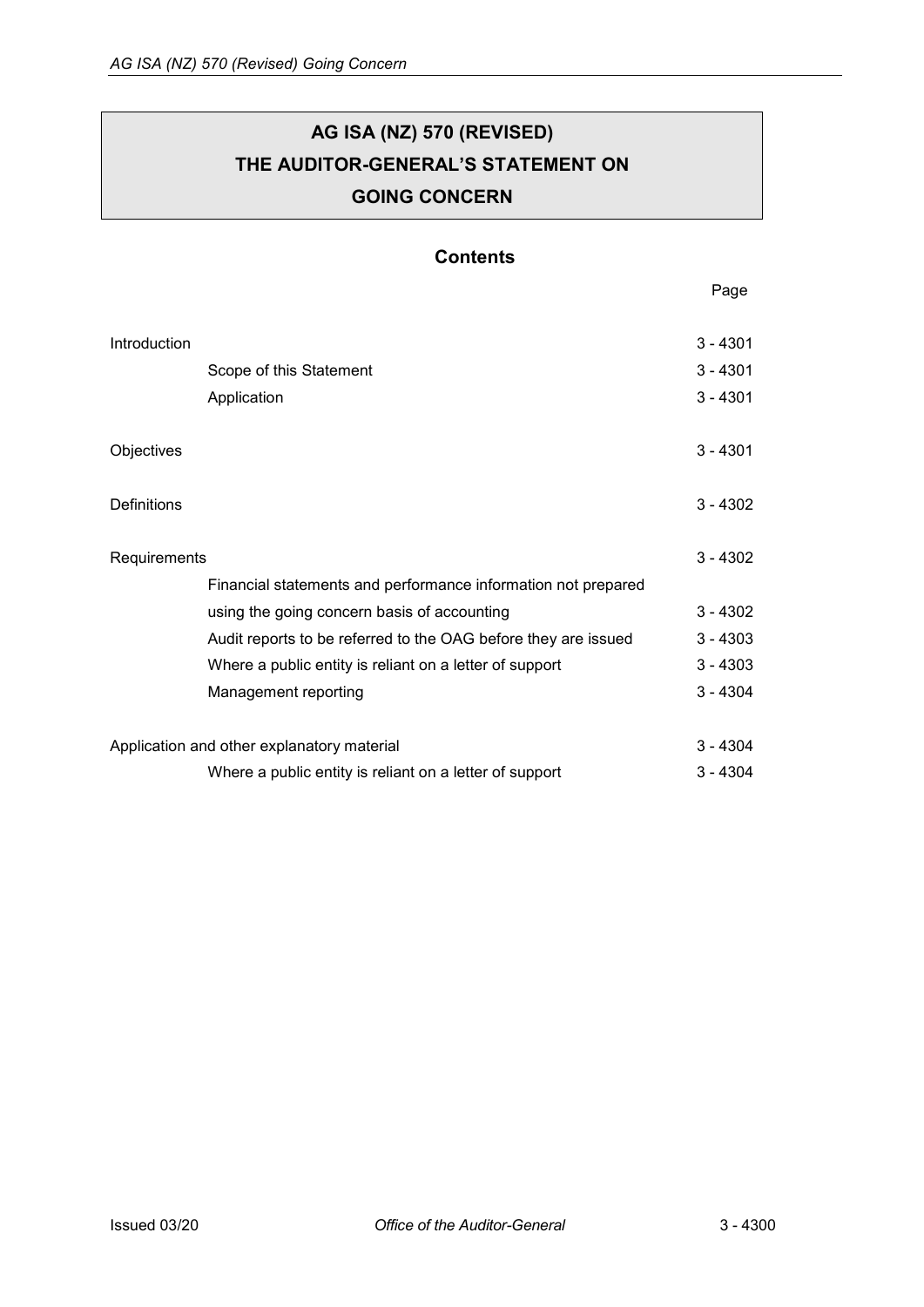## <span id="page-1-0"></span>**Introduction**

### <span id="page-1-1"></span>**Scope of this Statement**

- 1. This Auditor-General's Auditing Statement:
	- (a) establishes the Auditor-General's requirements in relation to ISA (NZ) 570 (Revised): *Going Concern* (ISA (NZ) 570)<sup>[1](#page-1-4)</sup>; and
	- (b) provides additional guidance to reflect the public sector perspective.
- 2. The Appointed Auditor cannot assume that, because an entity is operating in the public sector, the Government will automatically support the entity should it run into financial difficulties. When assessing the validity of the going concern basis of accounting in relation to a public entity, the Appointed Auditor needs to ask the question: *Without government or other external assistance over and above that provided to fund normal operations (including the need to invoke statutory processes to amend an entity's ability to levy or*

*rate), will the entity be able to continue operating for at least one year (or for the foreseeable future) from the date of the approval of the financial statements?*

3. From time to time, public entities run into financial difficulties. Such difficulties usually mean that, without additional government support, the entity would have to cease operating or be unable to continue to meet its statutory functions.

## <span id="page-1-2"></span>**Application**

- 4. Compliance with this Statement is mandatory for Appointed Auditors who carry out annual audits on behalf of the Auditor-General. This Statement requires compliance with all of the requirements of ISA (NZ) 570 and the additional requirements included in this Statement.
- 5. This Statement applies to audits of financial statements and/or performance information that have been prepared for reporting periods ending on or after 1 April 2020, although earlier application is encouraged.

## <span id="page-1-3"></span>**Objectives**

- 6. The objectives of the Appointed Auditor are to:
	- (a) obtain sufficient appropriate audit evidence, and conclude, on the appropriateness of the use of the going concern basis of accounting in the preparation and presentation of the financial and performance information;

<span id="page-1-4"></span>The ISA (NZ) Auditing Standards are scoped so that they apply to audits of "historical financial information". However, for the purposes of the Auditor-General's Auditing Standards and Statements, all references to "historical financial information" should be read as the audit of "historical financial and historical performance information".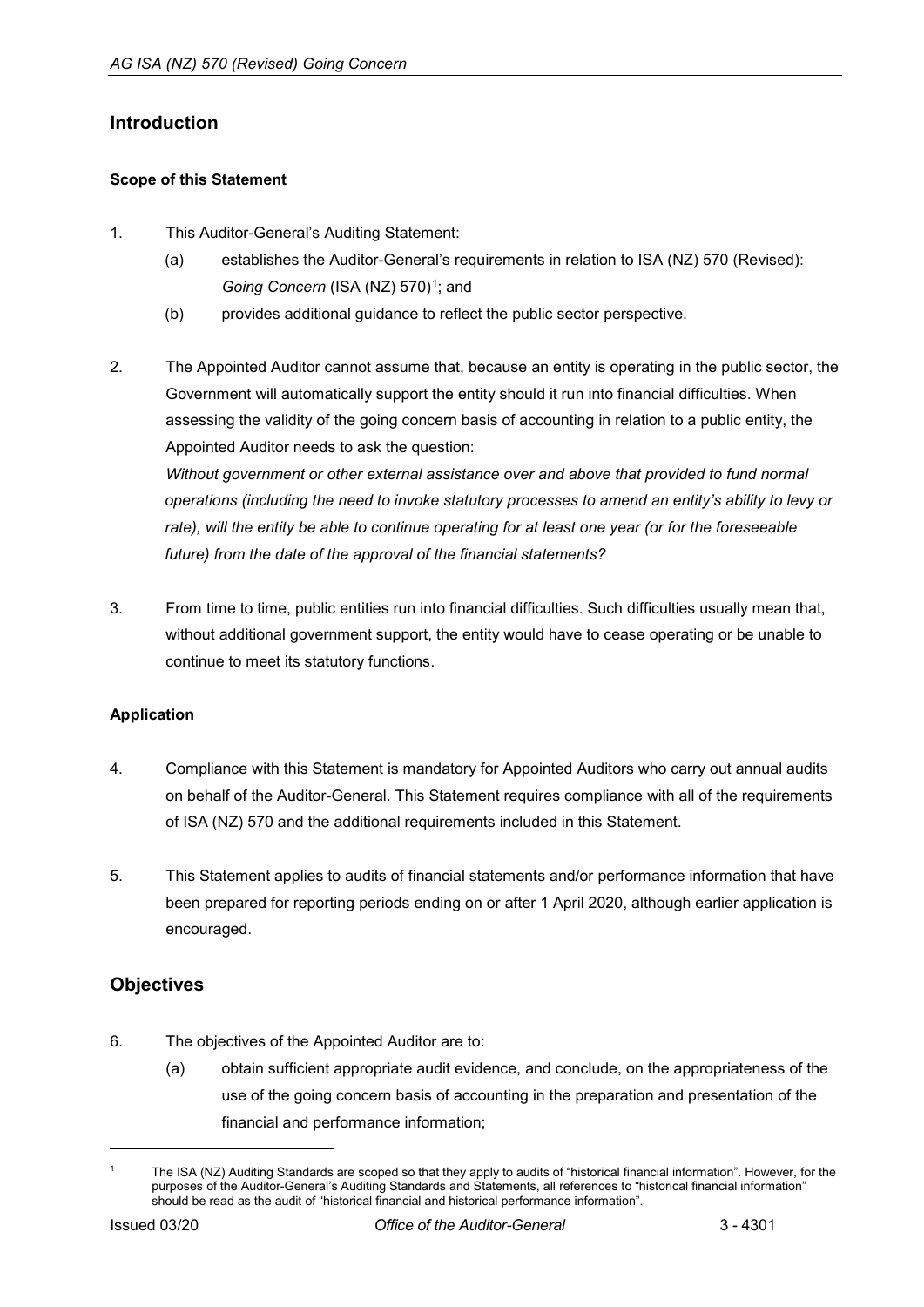- (b) conclude, based on the audit evidence obtained, whether a material uncertainty exists related to events or conditions that may cast significant doubt on the public entity's ability to continue as a going concern; and
- (c) report in accordance with this Statement and ISA (NZ) 570 (Revised).

# <span id="page-2-0"></span>**Definitions**

- 7. For the purpose of this Auditor-General's Auditing Statement, the defined terms have the meanings attributed:
	- (a) in the Glossary of Terms issued by the New Zealand Auditing and Assurance Standards Board (the NZAuASB glossary) of the External Reporting Board (although, where a term with a specific meaning in the New Zealand public sector differs from the NZAuASB glossary, the New Zealand public sector definition shall prevail); and
	- (b) in the Auditor-General's Glossary of Terms.

## <span id="page-2-1"></span>**Requirements**

# <span id="page-2-2"></span>**Financial statements and performance information not prepared using the going concern basis of accounting**

- 8. Where the financial statements have been prepared on a basis other than on a going concern basis, the Appointed Auditor shall consider whether the other basis is appropriate in the specific circumstances and whether the financial statements contain the necessary disclosures. In these circumstances, the Appointed Auditor shall not issue a modified opinion. However, the audit report shall include, when setting out the basis of the opinion, an emphasis of matter paragraph that describes the other basis of preparation and shall refer to the relevant disclosures in the financial statements<sup>[2](#page-2-3)</sup>
- 9. The Appointed Auditor shall refer their proposed audit report to the Audit Quality team in the OAG where there are material errors in the application of an alternative or non-going concern basis of preparation, such as where the valuation of assets and/or liabilities in financial statements that have been prepared on an alternative or non-going concern basis are materially misstated.

<span id="page-2-3"></span>AG ISA (NZ) 706 contains an audit report that includes an example of an "emphasis of matter" paragraph that refers to the fact that the public entity has appropriately prepared its financial statements on a non-going concern basis.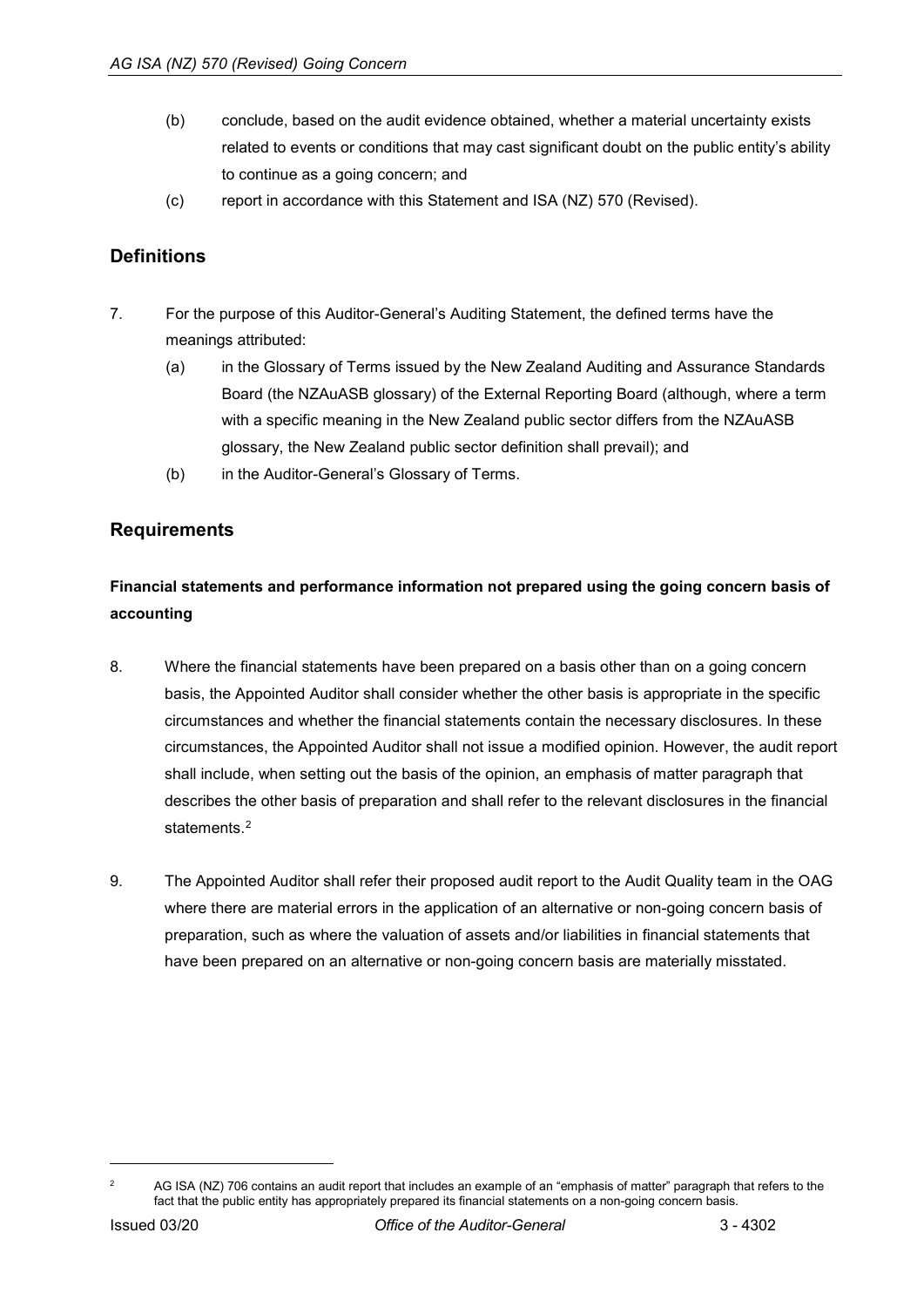#### <span id="page-3-0"></span>**Audit reports to be referred to the OAG before they are issued**

- 10. The Appointed Auditor shall consult with the Audit Quality team in the OAG when they have doubt over the validity of the going concern basis of accounting. Specifically, the Audit Quality team should be consulted:
	- (a) where the Appointed Auditor disagrees with the use of the going concern basis of accounting or there is inadequate disclosure about the going concern basis of accounting;
	- (b) where the Appointed Auditor is unable to obtain sufficient audit evidence to support the use of the going concern basis of accounting; and
	- (c) where the Appointed Auditor has identified uncertainties over the use of the going concern basis of accounting that are outside the control of management and those charged with governance.
- 11. The Audit Quality team will request the Appointed Auditor to prepare a submission<sup>[3](#page-3-2)</sup> to the Auditor-General's Opinions Review Committee for the circumstances in paragraph 10 above, unless there is clear precedent supporting the proposed audit report.

### <span id="page-3-1"></span>**Where a public entity is reliant on a letter of support**

- 12. Where the entity's use of the going concern basis of accounting is dependent on a letter of support, the Appointed Auditor shall ensure that the letter of support is sufficient to justify the use of the going concern basis of accounting (ref: para. A1-A2).
- 13. The Appointed Auditor shall consult the OAG about the possible inclusion of an emphasis of matter paragraph or an other matter paragraph in the auditor's report:
	- (a) when the entity has received a letter of support for the first time;
	- (b) when the entity's financial difficulties have substantially worsened compared to the previous year or are expected to substantially worsen in the foreseeable future; and/or
	- (c) when it may be in the public interest for the audit report to draw attention to the existence of the letter of support because the entity is significant (for example, a district health board).

<span id="page-3-2"></span><sup>&</sup>lt;sup>3</sup> Submissions to the OAG Opinions Review Committee on going concern issues should consider whether the financial statements adequately reflect all expenses and obligations of the entity, whether the levels of equity and working capital are reasonable and sustainable, whether the entity has the ability to pay its debts as they fall due, whether the entity is subject to capital expenditure or other financial commitments, whether the entity has a realistic budget, and whether those charged with governance acknowledge the seriousness of the financial situation of the entity and are taking achievable actions to resolve the entity's financial difficulties.